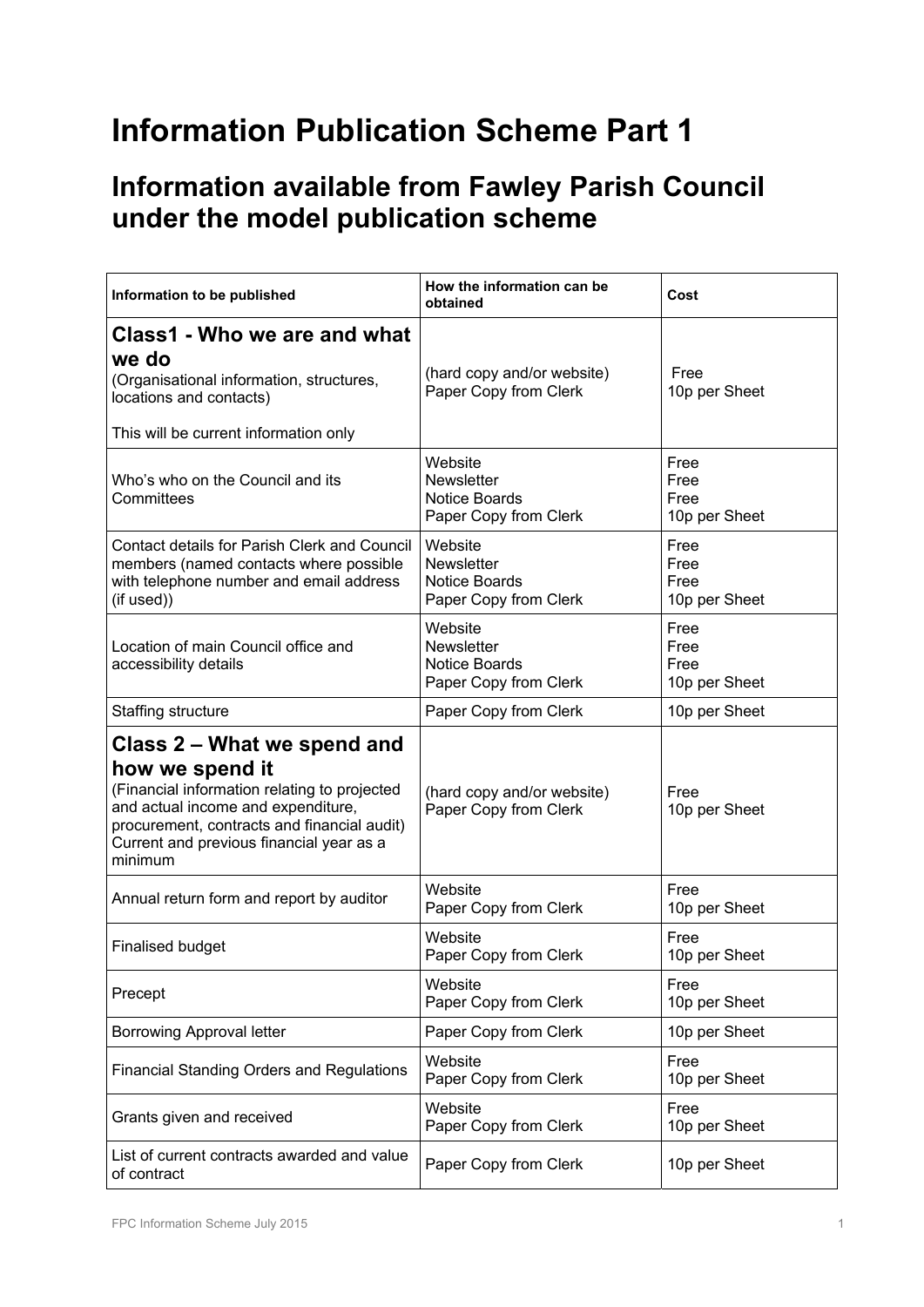| Information to be published                                                                                                                                                         | How the information can be<br>obtained                                        | Cost                                  |  |
|-------------------------------------------------------------------------------------------------------------------------------------------------------------------------------------|-------------------------------------------------------------------------------|---------------------------------------|--|
| Members' allowances and expenses                                                                                                                                                    | Website<br><b>Notice Boards</b><br>Paper Copy from Clerk                      | Free<br>Free<br>10p per Sheet         |  |
| <b>Class 3 - What our priorities</b><br>are and how we are doing<br>(Strategies and plans, performance<br>indicators, audits, inspections and reviews)                              | (hard copy or website)                                                        |                                       |  |
| Annual Report to Parish Meeting (current<br>and previous year as a minimum)                                                                                                         | Paper Copy from Clerk                                                         | 10p per Sheet                         |  |
| <b>Quality status</b>                                                                                                                                                               | Paper Copy from Clerk                                                         | 10p per Sheet                         |  |
| Local charters drawn up in accordance with<br><b>DCLG</b> guidelines                                                                                                                | Paper Copy from Clerk                                                         | 10p per Sheet                         |  |
| Class 4 – How we make<br>decisions<br>(Decision making processes and records of<br>decisions)<br>Current and previous council year as a<br>minimum                                  | (hard copy or website)                                                        |                                       |  |
| Timetable of meetings (Council, any<br>committee/sub-committee meetings and<br>parish meetings)                                                                                     | Website<br><b>Newsletter</b><br><b>Notice Boards</b><br>Paper Copy from Clerk | Free<br>Free<br>Free<br>10p per Sheet |  |
| Agendas of meetings (as above)                                                                                                                                                      | Website<br><b>Newsletter</b><br><b>Notice Boards</b><br>Paper Copy from Clerk | Free<br>Free<br>Free<br>10p per Sheet |  |
| Minutes of meetings (as above) – nb this<br>will exclude information that is properly<br>regarded as confidential to the meeting.                                                   | Website<br>Paper Copy from Clerk                                              | Free<br>10p per Sheet                 |  |
| Reports presented to council meetings - nb<br>this will exclude information that is properly<br>regarded as confidential to the meeting.                                            | Website<br>Paper Copy from Clerk                                              | Free<br>10p per Sheet                 |  |
| Responses to consultation papers                                                                                                                                                    | Website<br>Paper Copy from Clerk                                              | Free<br>10p per Sheet                 |  |
| Responses to planning applications                                                                                                                                                  | Website<br>Paper Copy from Clerk                                              | Free<br>10p per Sheet                 |  |
| Bye-laws                                                                                                                                                                            | Website<br><b>Notice Board</b><br>Paper Copy from Clerk                       | Free<br>Free<br>10p per Sheet         |  |
| Class 5 – Our policies and<br>procedures<br>(Current written protocols, policies and<br>procedures for delivering our services and<br>responsibilities)<br>Current information only | (hard copy or website)                                                        |                                       |  |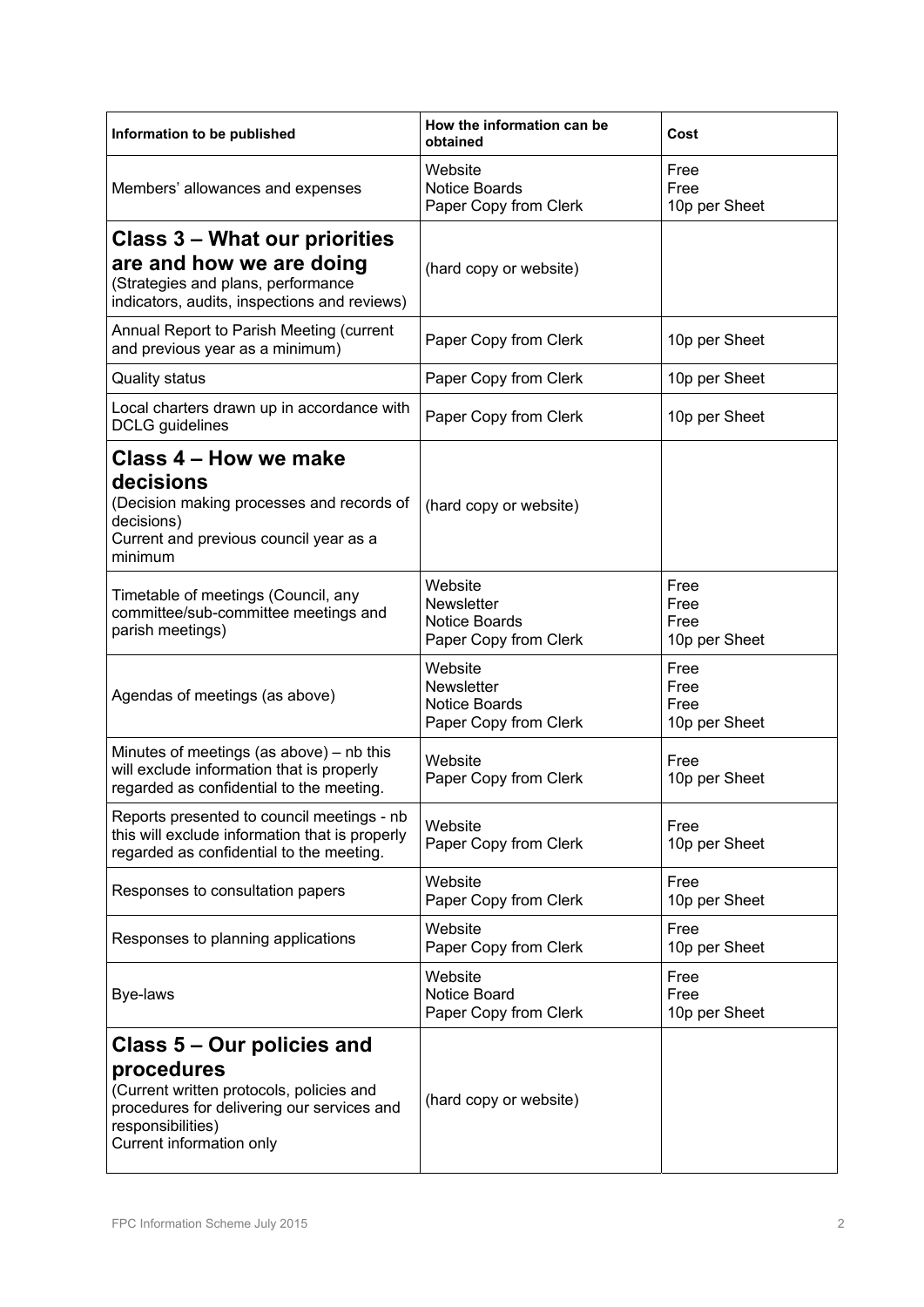| Information to be published                                                                                                                                                                                                                                                                                                                                                                                                                                                | How the information can be<br>obtained                                             | Cost                  |  |
|----------------------------------------------------------------------------------------------------------------------------------------------------------------------------------------------------------------------------------------------------------------------------------------------------------------------------------------------------------------------------------------------------------------------------------------------------------------------------|------------------------------------------------------------------------------------|-----------------------|--|
| Policies and procedures for the conduct of<br>council business:<br>Procedural standing orders<br>Committee and sub-committee terms of<br>reference<br>Delegated authority in respect of officers<br>Code of Conduct<br>Policy statements                                                                                                                                                                                                                                   | Website<br>Paper Copy from Clerk                                                   | Free<br>10p per Sheet |  |
| Policies and procedures for the provision of<br>services and about the employment of staff:<br>Internal policies relating to the delivery of<br>services<br>Equality and diversity policy<br>Health and safety policy<br>Recruitment policies (including current<br>vacancies)<br>Policies and procedures for handling<br>requests for information<br>Complaints procedures (including those<br>covering requests for information and<br>operating the publication scheme) | Website<br>Paper Copy from Clerk                                                   | Free<br>10p per Sheet |  |
| Information security policy                                                                                                                                                                                                                                                                                                                                                                                                                                                | Website<br>Paper Copy from Clerk                                                   | Free<br>10p per Sheet |  |
| Records management policies (records<br>retention, destruction and archive)                                                                                                                                                                                                                                                                                                                                                                                                | Website<br>Paper Copy from Clerk                                                   | Free<br>10p per Sheet |  |
| Data protection policies                                                                                                                                                                                                                                                                                                                                                                                                                                                   | Website<br>Paper Copy from Clerk                                                   | Free<br>10p per Sheet |  |
| Schedule of charges ) for the publication of<br>information)                                                                                                                                                                                                                                                                                                                                                                                                               | Website<br>Paper Copy from Clerk                                                   | Free<br>10p per Sheet |  |
| Class 6 – Lists and Registers<br>Currently maintained lists and registers only                                                                                                                                                                                                                                                                                                                                                                                             | (hard copy or website; some<br>information may only be available<br>by inspection) |                       |  |
| Any publicly available register or list (if any<br>are held this should be publicised; in most<br>circumstances existing access provisions<br>will suffice)                                                                                                                                                                                                                                                                                                                | Paper Copy from Clerk                                                              | 10p per Sheet         |  |
| <b>Assets Register</b>                                                                                                                                                                                                                                                                                                                                                                                                                                                     | Paper Copy from Clerk                                                              | 10p per Sheet         |  |
| Disclosure log (indicating the information<br>that has been provided in response to<br>requests; recommended as good practice,<br>but may not be held by parish councils)                                                                                                                                                                                                                                                                                                  | Paper Copy from Clerk                                                              | 10p per Sheet         |  |
| Register of members' interests                                                                                                                                                                                                                                                                                                                                                                                                                                             | Paper Copy from Clerk                                                              | 10p per Sheet         |  |
| Register of gifts and hospitality                                                                                                                                                                                                                                                                                                                                                                                                                                          | Paper Copy from Clerk                                                              | 10p per Sheet         |  |

| Class 7 – The services we offer<br>(Information about the services we offer, including<br>leaflets, guidance and newsletters produced for the<br>public and businesses)<br>Current information only | (hard copy or website; some<br>information may only be<br>available by inspection) |  |
|-----------------------------------------------------------------------------------------------------------------------------------------------------------------------------------------------------|------------------------------------------------------------------------------------|--|
|-----------------------------------------------------------------------------------------------------------------------------------------------------------------------------------------------------|------------------------------------------------------------------------------------|--|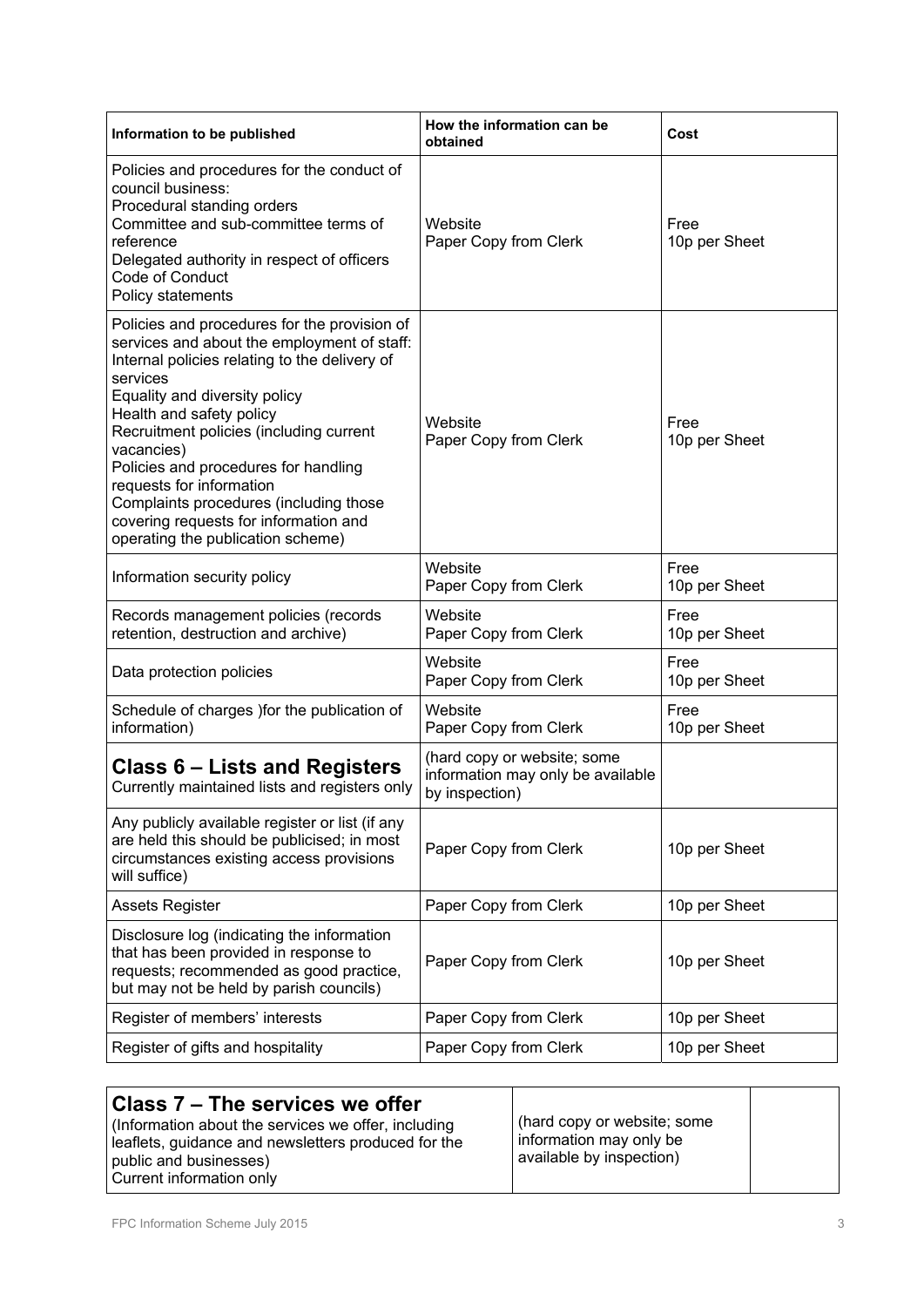| Allotments                                                                                                                                  | Website<br>Paper Copy from Clerk | Free<br>10p per<br>Sheet |
|---------------------------------------------------------------------------------------------------------------------------------------------|----------------------------------|--------------------------|
| Burial grounds and closed churchyards                                                                                                       | N/A                              |                          |
| Community centres and village halls                                                                                                         | Website<br>Paper Copy from Clerk | Free<br>10p per<br>Sheet |
| Parks, playing fields and recreational facilities                                                                                           | Website<br>Paper Copy from Clerk | Free<br>10p per<br>Sheet |
| Seating, litter bins, clocks, memorials and lighting                                                                                        | Paper Copy from Clerk            | 10p per<br>Sheet         |
| <b>Bus shelters</b>                                                                                                                         | Paper Copy from Clerk            | 10p per<br><b>Sheet</b>  |
| <b>Markets</b>                                                                                                                              | N/A                              |                          |
| Public conveniences                                                                                                                         | N/A                              |                          |
| Agency agreements                                                                                                                           | Website<br>Paper Copy from Clerk | Free<br>10p per<br>Sheet |
| A summary of services for which the council is entitled to<br>recover a fee, together with those fees (e.g. burial fees)                    | N/A                              |                          |
| Additional Information<br>This will provide Councils with the opportunity to publish<br>information that is not itemised in the lists above |                                  |                          |

## **Contact details:**

Clerk to the Parish Council Gang Warily Recreation & Community Centre Newlands Road Fawley Southampton SO45 1GA

Tel: 02380-890761

Email clerk@fawleyparishcouncil.org.uk

Adopted by Full Council on 8th July 2015

Review at annual meeting in May 2016